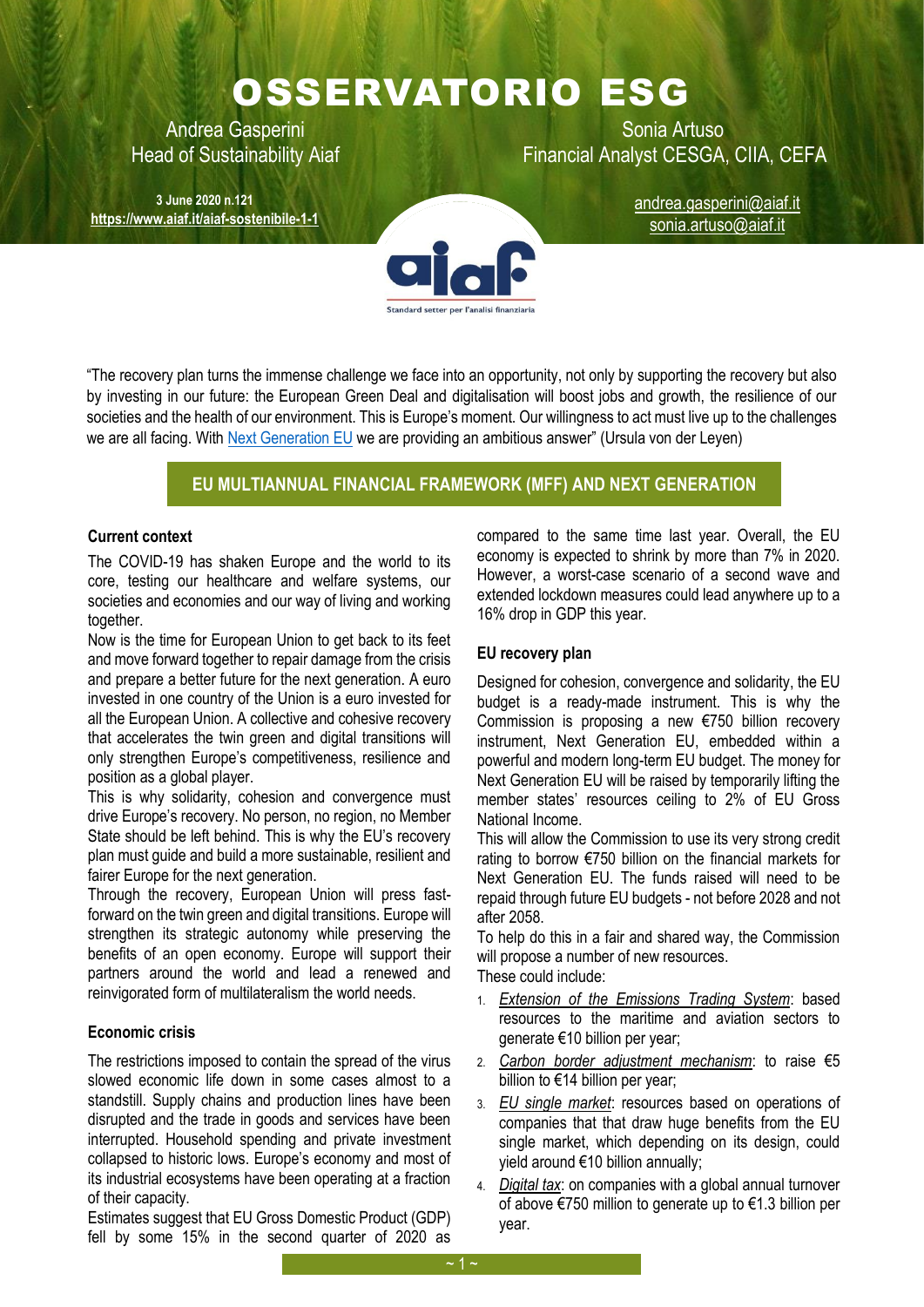All of the money raised through Next Generation EU and the new EU budget will be channeled through EU programmes. The package is built on three pillars: instruments to support Member State efforts to recover, repair and emerge stronger from the crisis; measures to boost private investment and support ailing companies; and the reinforcement of key EU programmes to draw the lessons of the crisis and make the single market stronger and more resilient and accelerate the twin green and digital transitions.

It means there is full transparency and democratic accountability for the European Parliament and Council. The money from Next Generation EU will be invested across the three pillars, through €500 billion in grants and €250 billion in loans to Member States. Next Generation EU as well as targeted reinforcements to the long-term EU budget for 2021-2027 will bring the total financial firepower of the EU budget to €1.85 trillion.

#### **Table 1: Next Generation EU three pillars**



Source: https://ec.europa.eu/info/sites/info/files/factsheet\_1\_en.pdf

#### **PILLAR 1: Supporting Member States to recover, repair and emerge stronger from the crisis.**

Investment has a vital role to play in a balanced and sustainable recovery. Therefore, the Commission proposes to use a range of instruments to support investment and reforms in the Member States, focusing on where the crisis impact and resilience needs are greatest:

5. *Recovery and Resilience*: a new Recovery and Resilience Facility of €560 billion to be used for investments and reforms for recovery and resilience, including in relation to the green and digital transitions, in line with the objectives identified in the European Semester. Member States will submit national Recovery and Resilience plans as part of their National Reform Programmes, coherent with the long-term strategies of the Union, the Member States' National Energy and Climate Plans, as well as with the Just Transition Plans whenever relevant. It will be equipped with a grant facility of up to  $\epsilon$ 310 billion and will be able to make up to €250 billion available in loans;

- 6. *The REACT-EU*: this initiative will provide €55 billion of additional cohesion policy funding between now and 2022, €50billion from Next Generation EU in 2021 and 2022 and €5billion already in 2020 by adapting the current multiannual financial framework. This will include the exceptional flexibility introduced earlier this year, such as simplified procedures, the possibility to transfer resources between funds and categories of regions, and a relaxation of the rules on co-financing - thus enabling financing entirely by the EU budget;
- 7. *New Cohesion Policy*: beyond the immediate crisis response, cohesion policy will be crucial to ensuring a balanced recovery in the longer term, avoiding asymmetries and divergences of growth between and within Member States. It is therefore essential for the Union's strategic priorities to launch the new cohesion policy programmes on 1 January 2021.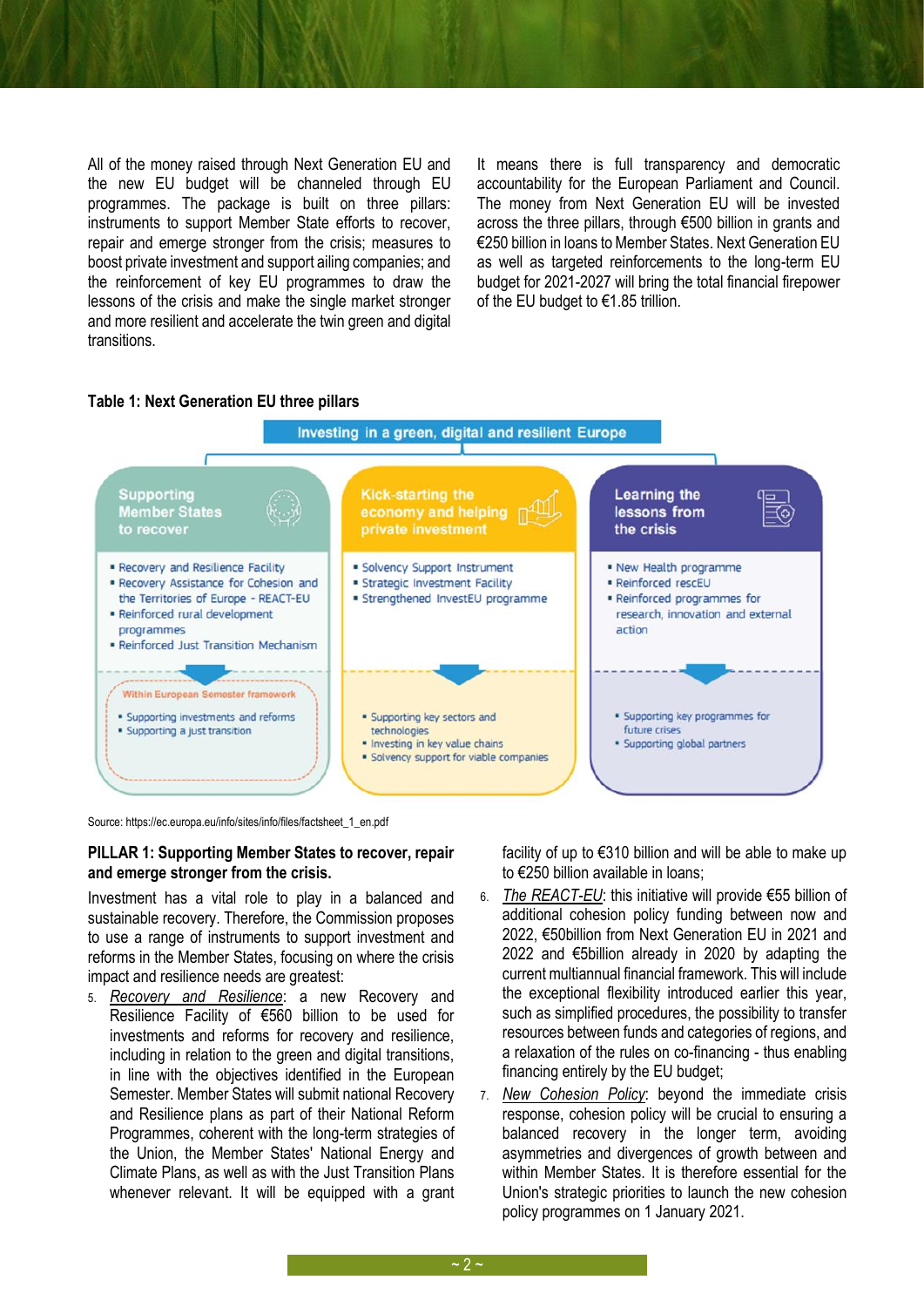To help the most vulnerable among us – young people and children in poverty - the Commission proposes changes to the European Social Fund Plus. Member States with youth unemployment levels above the EU average should programme at least 15% of these funds to support young people. At least 5% of the funds should be used to help lift children out of poverty.

- 8. *Just transition fund*; to support the transition towards climate neutrality, the Commission is proposing to strengthen the Just Transition Fund up to €40 billion. Increased funding for InvestEU will also mean that the second pillar of the Just Transition Mechanism will be reinforced. The Commission is also making proposals to set up the new public sector loan facility that forms the third pillar of the Just Transition Mechanism. This will be supported by  $\epsilon$ 1.5 billion from the EU budget and  $\epsilon$ 10 billion in lending by the European Investment Bank;
- 9. *Rural development*: the Commission is also proposing to reinforce the budget for the European Agricultural Fund for Rural Development by €15 billion to support farmers and rural areas in making the structural changes necessary in line with the European Green Deal. This will also help to achieve the ambitious climate and environmental targets in the new biodiversity and Farm to Fork strategies.

#### **PILLAR 2: Kick-starting the economy and helping private investment get moving again.**

Urgent action is needed to kick-start the economy and create the conditions for a sustainable recovery led by private investment in key sectors and technologies. The Commission is therefore proposing:

- 10. *Solvency Support Instruments*: a Solvency Support Instrument will use the EU budget guarantee to mobilise private resources to urgently support the equity of viable European companies from all economic sectors. This instrument will be temporary and targeted solely and strictly at addressing the impact of the pandemic. It will be part of the European Fund for Strategic Investments. With provisioning in the EU budget of €5billion from the current financial framework in 2020 to ensure a fast start and an additional €26 billion from Next Generation EU, the Union budget will provide a guarantee of about €75billion to the European Investment Bank Group, which will ensure rapid delivery on the ground. The instrument will aim for an investment level of €300billion in solvency support;
- 11. *InvestEU*: strengthened InvestEU, which is uniquely suited to mobilising investment and supporting Union policies during the recovery in areas such as sustainable infrastructure, innovation and digitisation. The Commission is proposing to upgrade InvestEU to a level of €15.3 billion for the four policy windows already

agreed by the co-legislators. This could trigger investment of over €240billion. Within InvestEU, the Commission is proposing to create a Strategic Investment Facility to increase Europe's resilience by building strategic autonomy in vital supply chains at the European level, while maintaining its openness to competition and trade in line with its rules.

#### **PILLAR 3: Learning the lessons of the crisis and addressing Europe's strategic challenges.**

The crisis has both underlined the value of European cooperation and demonstrated vividly that the Union must urgently build up its capacity to respond to crises and build resilience to future shocks. The Commission is proposing:

- 12. *New Health programme*, EU4Health, of €9.4 billion to ensure that the Union is equipped with the critical capacities to react to future crises rapidly and with the necessary scale. It will be designed and implemented in full respect of the division of competences between the EU and its Member States in the area of health;
- 13. *RescEU*: a €2 billion increase for rescEU, the Union's civil protection mechanism, to make it more flexible and increase the Union's capacity to act together at EU level;
- 14. *Horizon Europe*: an upgrade for Horizon Europe to €94.4 billion, to increase European support for health and climate-related research and innovation activities;
- 15. *Neighborhood*: an increase of the Neighborhood, Development and International Cooperation Instrument to €86 billion, via a new External Action Guarantee, and additional €1 billion for the European Fund for Sustainable Development to support partners – in particular in the Western Balkans, the Neighborhood and the rest of Africa – in their efforts to fight and recover from the impact of the pandemic;
- 16. *Humanitarian Aid Instrument*; an increase of €5 billion for the Humanitarian Aid Instrument, reflecting growing humanitarian needs in the most vulnerable parts of the world.

In addition to the reinforcements under Next Generation EU, the Commission proposes to strengthen further programmes so they can play their full role in making the Union more resilient and addressing challenges brought along by the pandemic and its consequences:

- 17. *Union's cyber defence*: boosting the Union's cyber defence and supporting the digital transition by equipping the Digital Europe Programme with a total budget of €8.2 billion;
- 18. *Rail Baltica*: Investing in an up-to-date, highperformance transport infrastructure to facilitate crossborder connections, such as Rail Baltica, through an additional €1.5 billion for the Connecting Europe Facility;